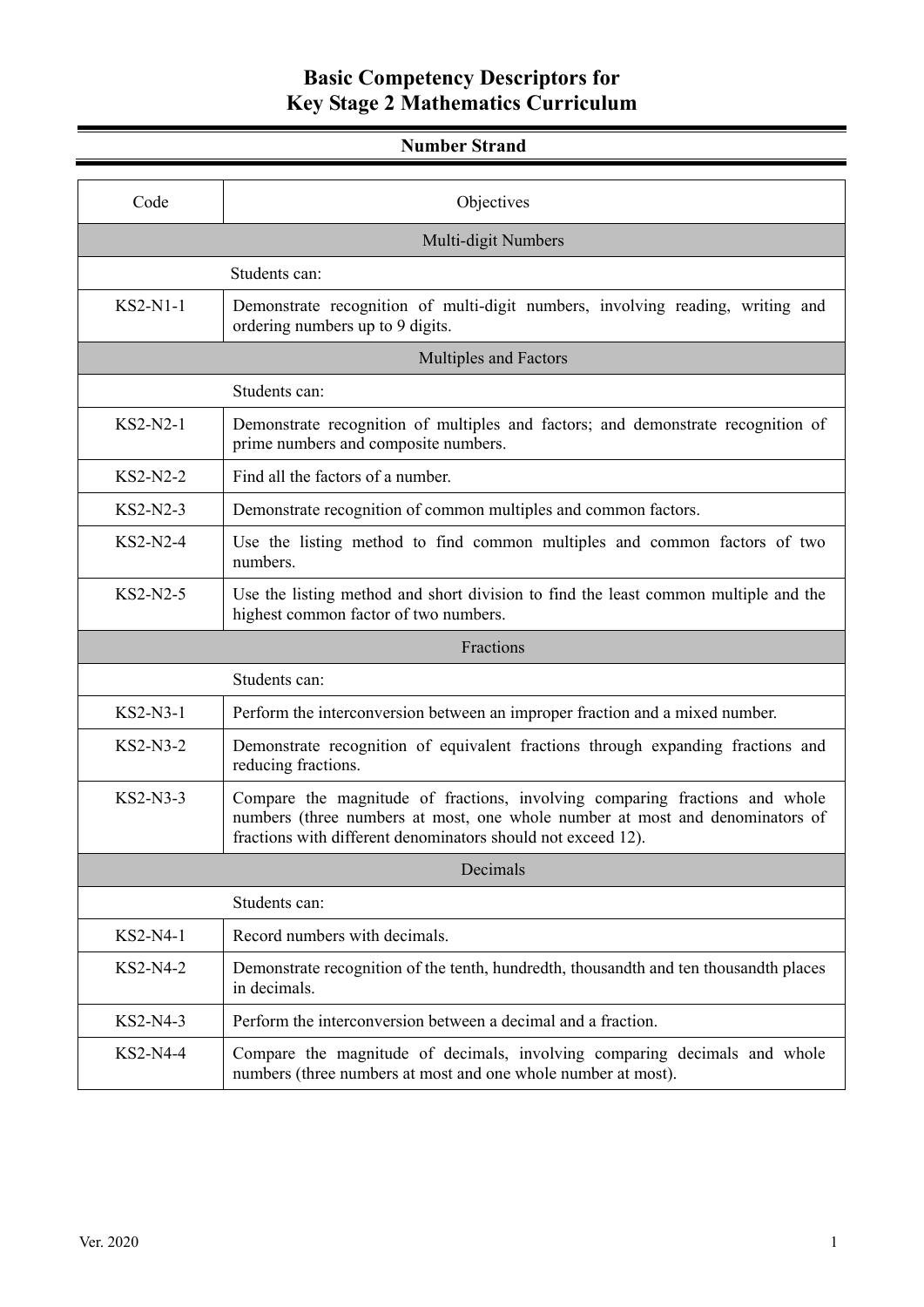| Code                       | Objectives                                                                                                                                                                                                                                            |
|----------------------------|-------------------------------------------------------------------------------------------------------------------------------------------------------------------------------------------------------------------------------------------------------|
| Four Arithmetic Operations |                                                                                                                                                                                                                                                       |
| Students can:              |                                                                                                                                                                                                                                                       |
| KS2-N5-1                   | Perform the four arithmetic operations of whole numbers, including:                                                                                                                                                                                   |
|                            | (a) multiplication and division of three numbers at most, and use the commutative<br>and associative properties of multiplication, multiplication up to 3-digit numbers<br>by 2-digit numbers, division up to 3-digit numbers by 2-digit numbers; and |
|                            | (b) mixed operations of four numbers at most, involving using brackets and the<br>distributive property of multiplication.                                                                                                                            |
| $KS2-N5-2$                 | Perform the four arithmetic operations of fractions (three numbers at most and one<br>whole number at most), including                                                                                                                                |
|                            | (a) addition and subtraction, involving using brackets (denominators of fractions with<br>different denominators should not exceed 12);                                                                                                               |
|                            | (b) multiplication and division (operations of three fractions should involve one<br>mixed number at most); and                                                                                                                                       |
|                            | (c) mixed operations, involving using brackets (mixed operations of multiplication<br>and division of three fractions should involve one mixed number at most).                                                                                       |
| $KS2-N5-3$                 | Perform the four arithmetic operations of decimals (decimals of two decimal places at<br>most), including:                                                                                                                                            |
|                            | (a) addition and subtraction of three numbers at most, involving using brackets;                                                                                                                                                                      |
|                            | (b) multiplication and division of two numbers (decimals involved are confined to<br>those of 1 decimal place); and                                                                                                                                   |
|                            | (c) mixed operations of three numbers, involving using brackets (decimals involved<br>in multiplication and division are confined to those of 1 decimal place).                                                                                       |
|                            | (One whole number at most for the above)                                                                                                                                                                                                              |
| KS2-N5-4                   | Solve problems involving the four arithmetic operations of whole numbers.                                                                                                                                                                             |
| KS2-N5-5                   | Solve problems involving the four arithmetic operations of fractions (not involving<br>problems of division of fractions on finding the original numbers).                                                                                            |
| $KS2-N5-6$                 | Solve problems involving the four arithmetic operations of decimals, including<br>problems on money.                                                                                                                                                  |
| KS2-N5-7                   | Estimate the result of calculations.                                                                                                                                                                                                                  |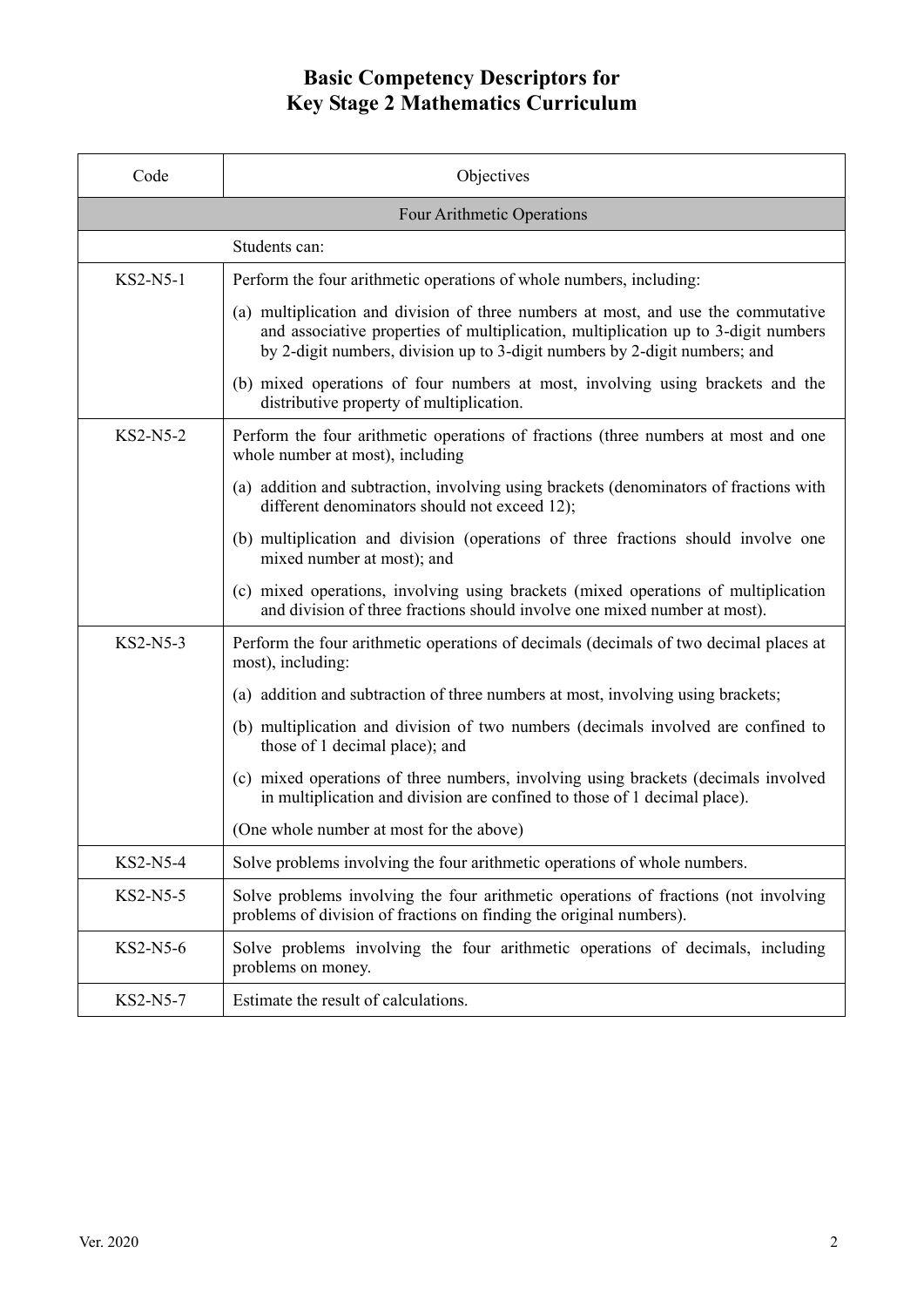| Code          | Objectives                                                       |
|---------------|------------------------------------------------------------------|
| Percentages   |                                                                  |
| Students can: |                                                                  |
| $KS2-N6-1$    | Demonstrate recognition of percentages.                          |
| $KS2-N6-2$    | Perform the interconversion between a percentage and a fraction. |
| $KS2-N6-3$    | Perform the interconversion between a percentage and a decimal.  |
| $KS2-N6-4$    | Solve simple problems on percentages, including:                 |
|               | finding percentages; and<br>$\left( a\right)$                    |
|               | finding the value of a percentage of a quantity.<br>(b)          |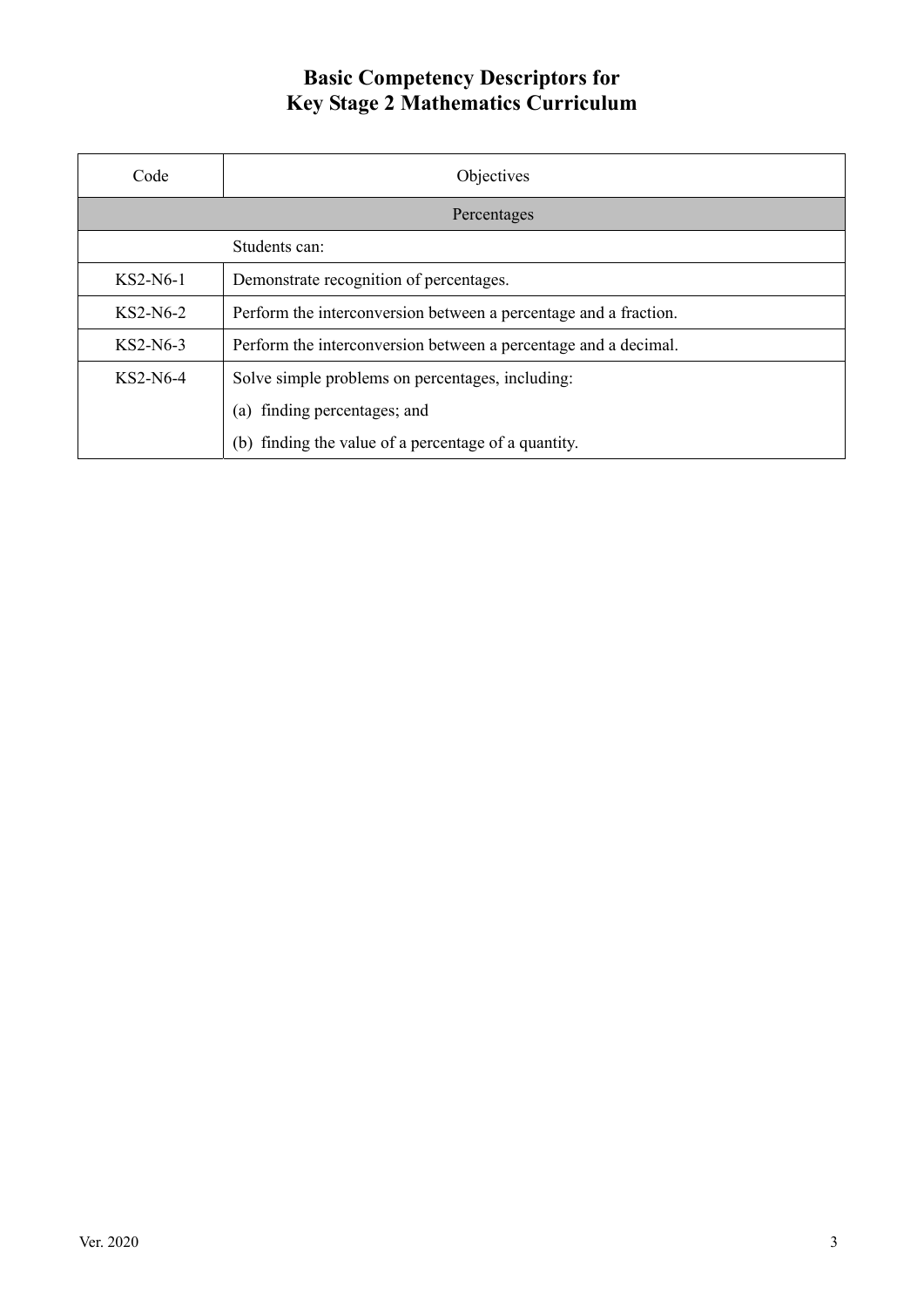| <b>Measures Strand</b> |                                                                                                                                                                                      |
|------------------------|--------------------------------------------------------------------------------------------------------------------------------------------------------------------------------------|
|                        |                                                                                                                                                                                      |
| Code                   | Objectives                                                                                                                                                                           |
| Time                   |                                                                                                                                                                                      |
|                        | Students can:                                                                                                                                                                        |
| KS2-M1-1               | Record the duration of time for different activities and perform the interconversion<br>between units of time.                                                                       |
|                        | Perimeter                                                                                                                                                                            |
|                        | Students can:                                                                                                                                                                        |
| KS2-M2-1               | Measure and compare the perimeters of 2-D shapes.                                                                                                                                    |
| KS2-M2-2               | Find the perimeters of squares and rectangles.                                                                                                                                       |
| KS2-M2-3               | Demonstrate recognition of the relationship between circumference and diameter.                                                                                                      |
| KS2-M2-4               | Apply the formula of circumference (Take $\pi$ as 3.14 or $\frac{22}{7}$ ).                                                                                                          |
|                        | Area                                                                                                                                                                                 |
|                        | Students can:                                                                                                                                                                        |
| KS2-M3-1               | Compare the areas of 2-D shapes directly or using improvised units.                                                                                                                  |
| KS2-M3-2               | Measure and compare the areas of 2-D shapes using "square centimetre" $(cm2)$ or<br>"square metre" $(m2)$ .                                                                          |
| KS2-M3-3               | Find the areas of squares, rectangles, parallelograms, trapeziums, triangles, polygons<br>and circles.                                                                               |
|                        | Volume                                                                                                                                                                               |
|                        | Students can:                                                                                                                                                                        |
| KS2-M4-1               | Measure and compare the volumes of solids using "cubic centimetre" (cm <sup>3</sup> ) or "cubic<br>metre" $(m3)$ .                                                                   |
| KS2-M4-2               | Find the volumes of cubes and cuboids.                                                                                                                                               |
| KS2-M4-3               | Demonstrate recognition of the relationship between capacity and volume, involving<br>the relationship between "cubic centimetre" $(cm^3)$ and "litre" $(L)$ / "millilitre" $(mL)$ . |
| KS2-M4-4               | Find the volumes of irregular solids by displacement of water.                                                                                                                       |
|                        | Speed                                                                                                                                                                                |
|                        | Students can:                                                                                                                                                                        |
| KS2-M5-1               | Record speeds using "metres per second" (m/s) or "kilometres per hour" (km/h).                                                                                                       |
| KS2-M5-2               | Solve simple problems of speed.                                                                                                                                                      |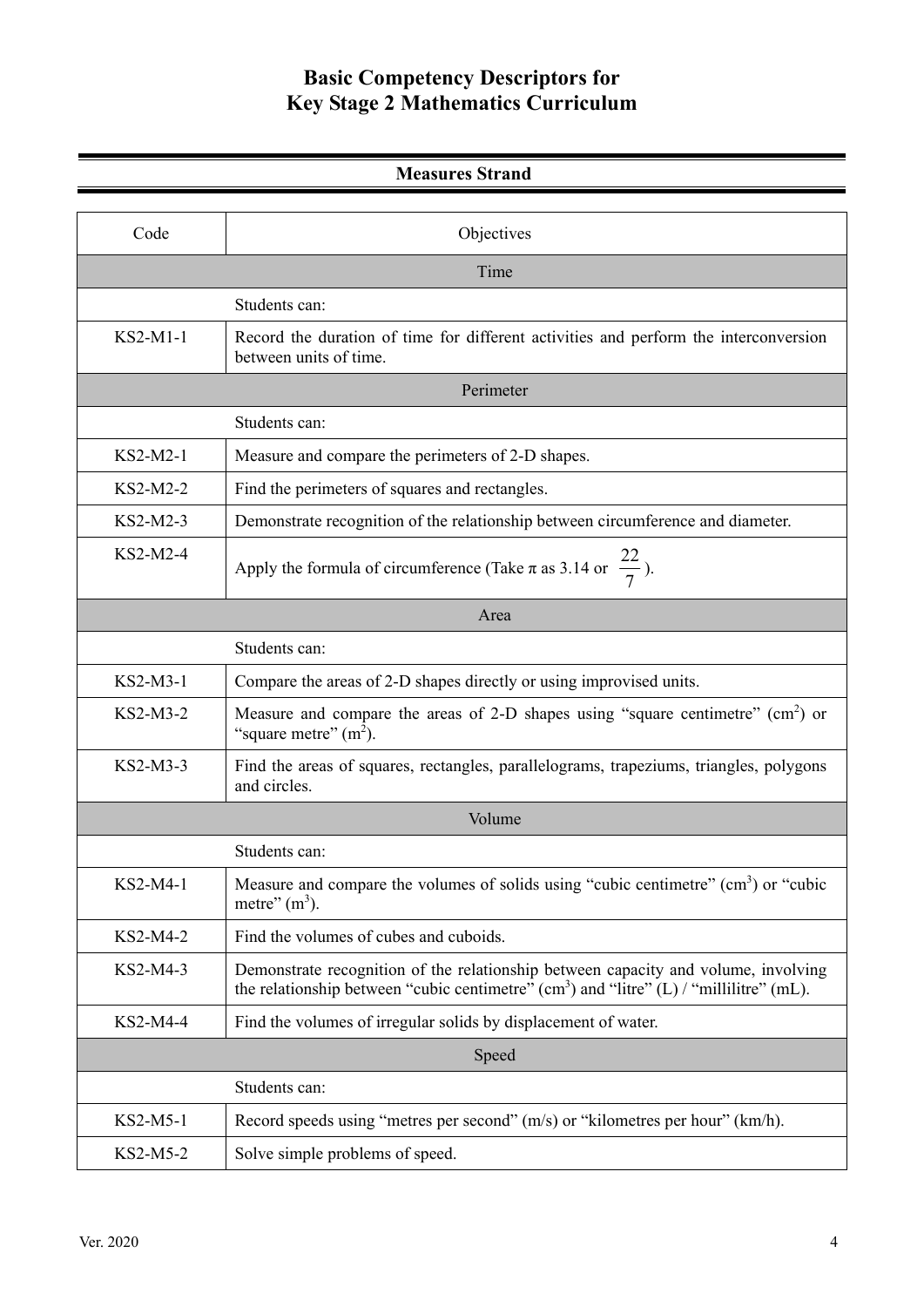| Code       | Objectives                                                  |
|------------|-------------------------------------------------------------|
| Angle      |                                                             |
|            | Students can:                                               |
| $KS2-M6-1$ | Measure and compare the sizes of angles in "degree" $(°)$ . |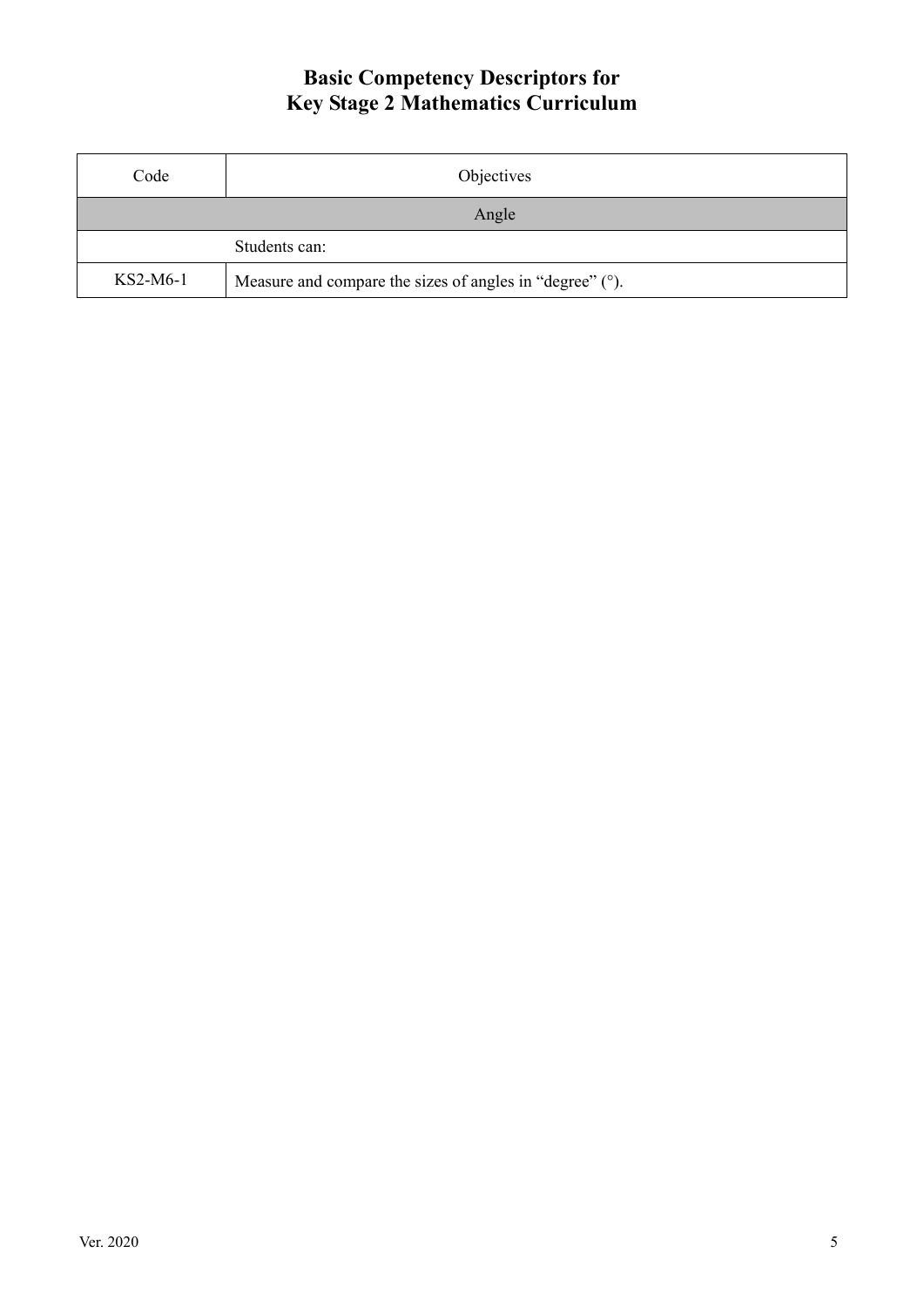| <b>Shape and Space Strand</b> |                                                                                                                                                                                                                                                                                                                                                        |
|-------------------------------|--------------------------------------------------------------------------------------------------------------------------------------------------------------------------------------------------------------------------------------------------------------------------------------------------------------------------------------------------------|
| Code                          | Objectives                                                                                                                                                                                                                                                                                                                                             |
| 3-D Shapes                    |                                                                                                                                                                                                                                                                                                                                                        |
|                               | Students can:                                                                                                                                                                                                                                                                                                                                          |
| $KS2-S1-1$                    | Demonstrate recognition of the properties of cones, pyramids, cylinders, prisms and<br>spheres, involving vertices, edges and faces of 3-D shapes (not involving cross<br>sections and nets).                                                                                                                                                          |
| 2-D Shapes                    |                                                                                                                                                                                                                                                                                                                                                        |
|                               | Students can:                                                                                                                                                                                                                                                                                                                                          |
| $KS2-S2-1$                    | Demonstrate recognition of the properties of 2-D shapes, including triangles,<br>quadrilaterals, pentagons, hexagons, squares, rectangles, rhombuses, parallelograms,<br>trapeziums and circles (not involving the inclusion relations between different types of<br>triangles and the inclusion relations between different types of quadrilaterals). |
|                               | Directions and Positions                                                                                                                                                                                                                                                                                                                               |
|                               | Students can:                                                                                                                                                                                                                                                                                                                                          |
| $KS2-S3-1$                    | Demonstrate recognition of the eight compass points.                                                                                                                                                                                                                                                                                                   |
| Symmetry                      |                                                                                                                                                                                                                                                                                                                                                        |
|                               | Students can:                                                                                                                                                                                                                                                                                                                                          |
| $KS2-S4-1$                    | Identify symmetric 2-D shapes; and find 1 or 2 axes of symmetry of the symmetric<br>2-D shapes.                                                                                                                                                                                                                                                        |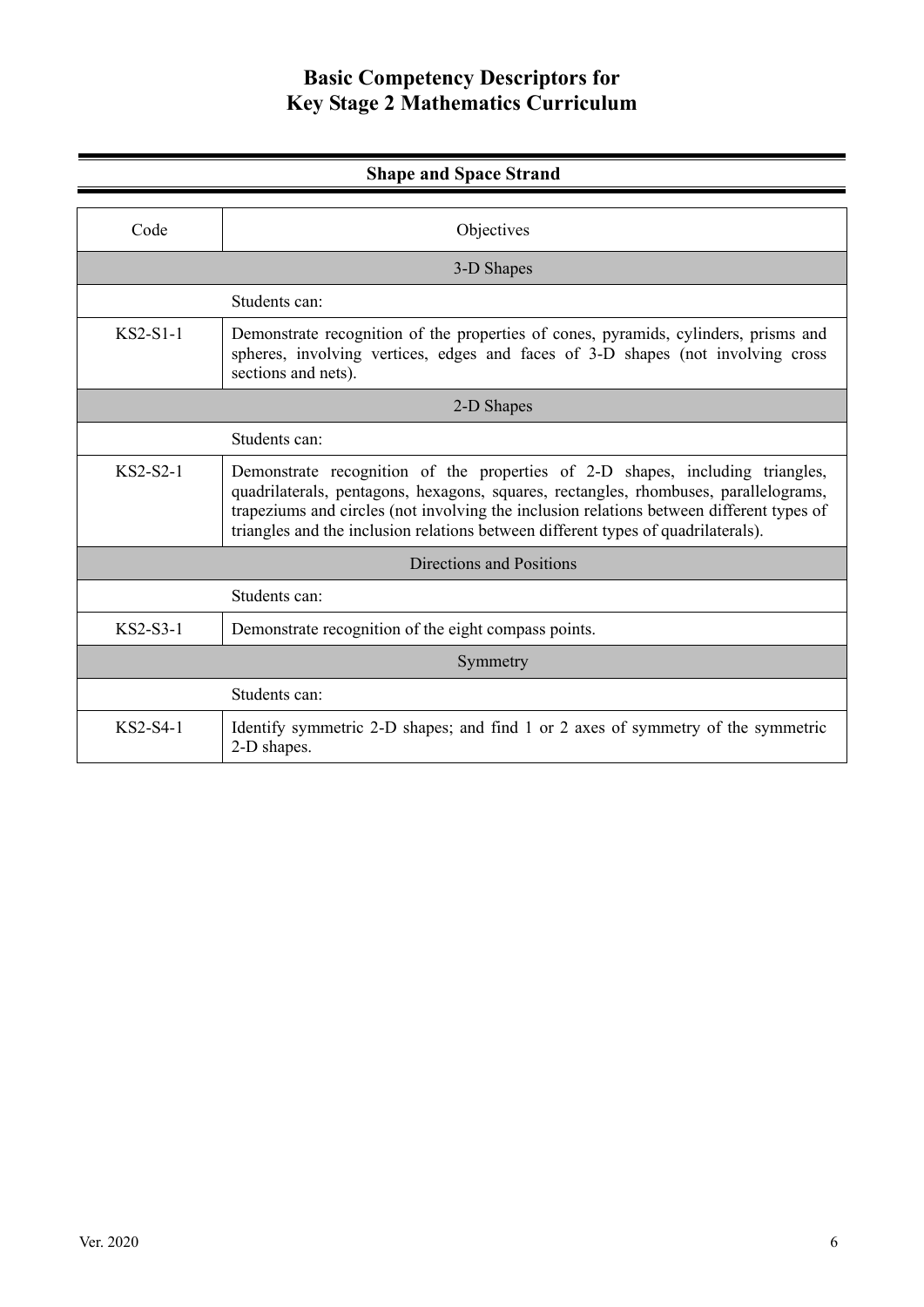| <b>Data Handling Strand</b> |                                                                                         |
|-----------------------------|-----------------------------------------------------------------------------------------|
|                             |                                                                                         |
| Code                        | Objectives                                                                              |
| <b>Bar Charts</b>           |                                                                                         |
|                             | Students can:                                                                           |
| $KS2-D1-1$                  | Interpret bar charts with a one-to-ten, one-to-fifty or one-to-hundred representation.  |
| $KS2-D1-2$                  | Construct bar charts using a one-to-ten, one-to-fifty or one-to-hundred representation. |
| <b>Broken Line Graphs</b>   |                                                                                         |
|                             | Students can:                                                                           |
| $KS2-D2-1$                  | Interpret broken line graphs (data involved should not exceed 5 digits).                |
| $KS2-D2-2$                  | Construct broken line graphs (data involved should not exceed 5 digits).                |
|                             | Pie Charts                                                                              |
|                             | Students can:                                                                           |
| $KS2-D3-1$                  | Interpret pie charts involving simple calculations.                                     |
|                             | Averages                                                                                |
|                             | Students can:                                                                           |
| $KS2-D4-1$                  | Find the average of a group of data.                                                    |
| $KS2-D4-2$                  | Solve simple problems of averages.                                                      |